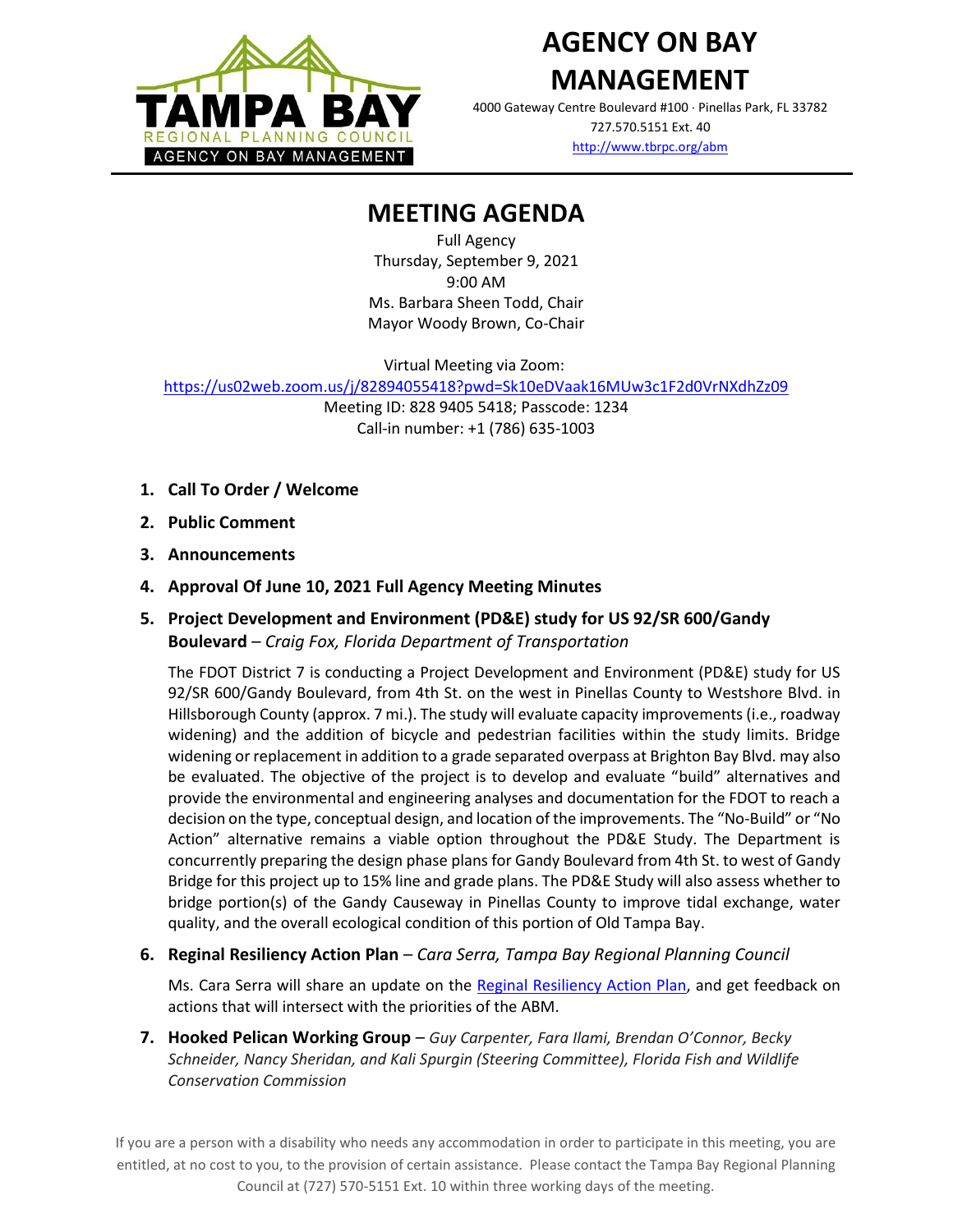Entanglement and feeding are ongoing issues for brown pelicans and other seabirds at public fishing areas around the state and the conflict is particularly challenging in the Tampa Bay area, notably the South Skyway State Park Fishing Pier. We recognize that coordinated outreach with agency partners, stakeholders including bird conservationists and anglers, and the general public is necessary to address the issue. The FWC has established a steering committee, composed of regional experts in the Divisions of Habitat and Species Conservation, Marine Fisheries Management, and Law Enforcement to lead an interagency regional Hooked Pelican Working Group. We expanded working group participation to our conservation partners who are also invested in this issue by holding our first working group meeting in June 2021. The purpose of the working group will be to provide long-term coordination and guidance on managing the entangled pelican issue at multiple sites throughout the region. We are pleased to have the involvement and active working group member participation from multidisciplinary partners and organized citizen groups. This talk will introduce the Hooked Pelican Working Group to the ABM, outline our initiative, and answer questions or take feedback from the group.

#### **8. Other Items**

- **a.** Bay Soundings article ideas
- **b.** Topic ideas for the next meeting
- **c.** Next meeting dates (Full Agency)
	- December 9, 2021
- **9. Adjourn**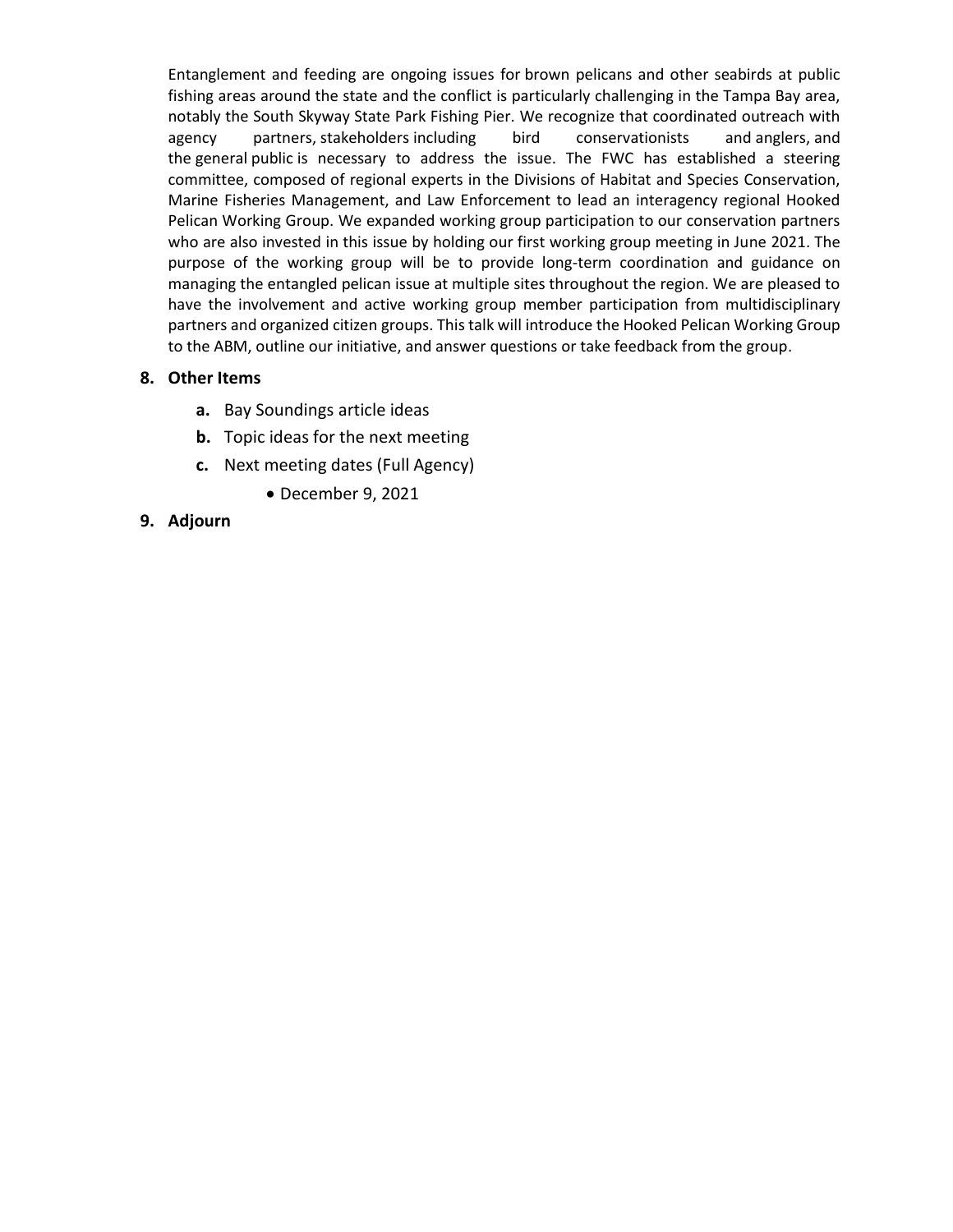

4000 Gateway Centre Boulevard #100 Pinellas Park, FL 33782 727.570.5151 Ext. 40 <http://www.tbrpc.org/abm>

# **MEETING MINUTES**

Full Agency Thursday, June 10, 2021, 9:00 AM Meeting location: Virtual Meeting via Zoom [Meeting Recording Available Online](https://youtu.be/Qrkq1mOrXSE) Ms. Barbara Sheen Todd, Chair Mayor Woody Brown, Co-Chair

# **1. Call To Order / Attendance**

Chair Barbara Todd called the meeting to order at 9:03 a.m.

#### Present:

Mark Rachal – Audubon Florida Nancy Stevens – Sierra Club Sally Thompson – Tampa Bay

**Conservancy** 

Serra Herndon – Tampa Bay Watch

DJ Strott – Joe Island Clams (commercial fishing)

Kevin Shelton – Wood (environmental consulting)

Keith Nadasky – Mosaic Company

Amy Butler – Tampa Electric Company

Libby Carnahan – UF IFAS/FL Sea Grant

Mark E. Luther – USF College of Marine Sciences

Aaron Brown – University of Tampa

Amy Siuda – Eckerd College

Megan Nixon – Hillsborough (elected)

David Glicksberg – Hillsborough (staff)

Rob Brown – Manatee (staff)

Rene Brown – Pasco (staff) Charlie Justice – Pinellas (elected) David Wirth – Port of St. Petersburg George Isiminger – Manatee Port Authority Michael Perry – St. Petersburg Heather Maggio – Tampa Sarah Kessler – Clearwater Barbara Sheen Todd – Chair (TBRPC) Woody Brown – Vice-Chair (TBRPC) Kevin Grimsley – US Geological Survey Mark Sramek – NOAA Shannon Herbon – FDEP Michelle Sempsrott – FWC Brad Furman – FWRI Allison Conner – FL Department of **Transportation** Chris Anastasiou – SWFWMD George Henderson – Pinellas at Large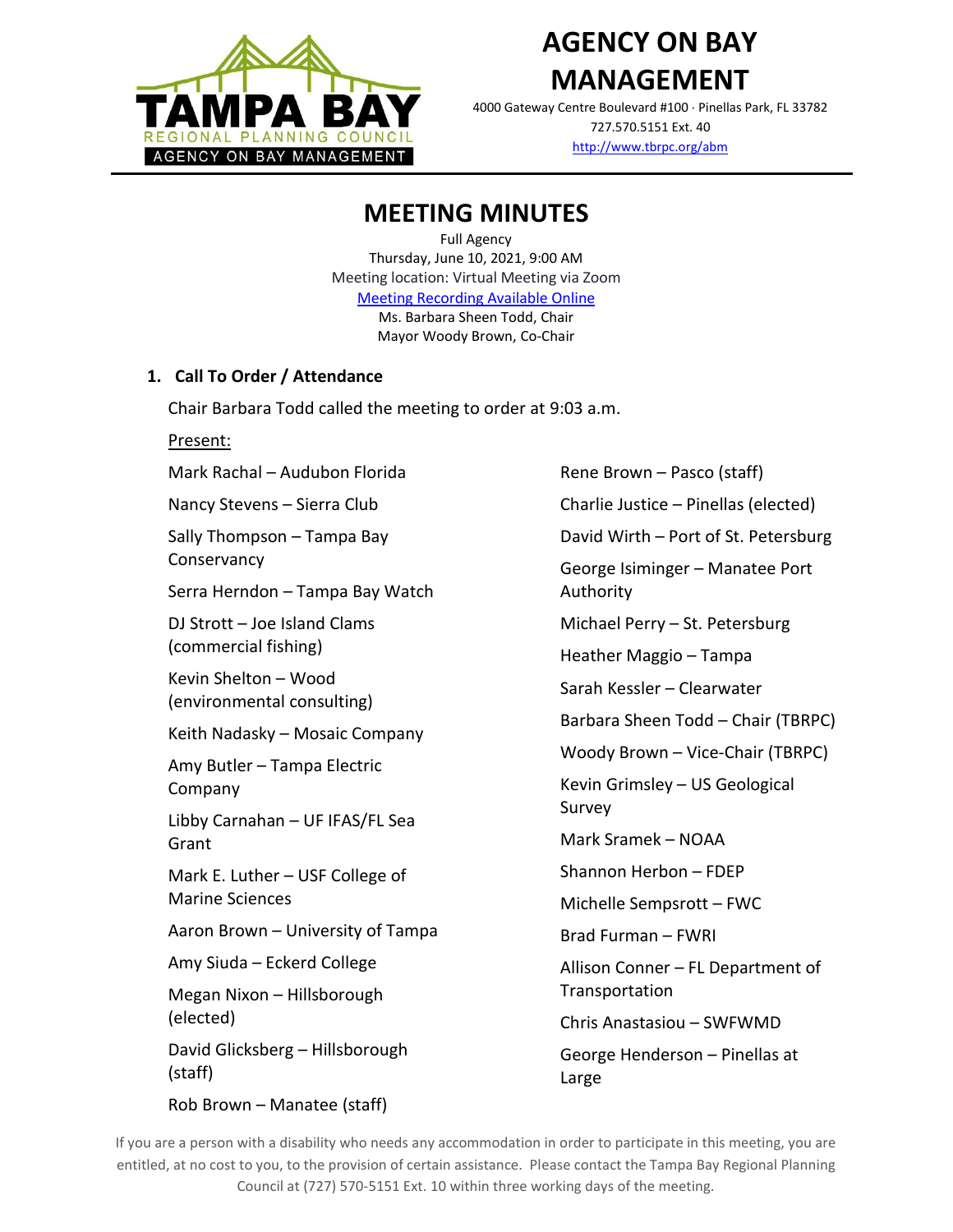Chris Pratt – EPC of Hillsborough County

Shawn College – Hillsborough Planning Commission

Ed Sherwood – Tampa Bay Estuary Program

Tiffany Lane – US Fish and Wildlife Service

Andy Lykens – MacDill Air Force Base

Warren Hogg – Tampa Bay Water

# Others in Attendance:

Alana Todd – Tampa Bay Regional Planning Council; Randy Runnels – Tampa Bay Aquatic Preserves; David Karlen – EPC; Jessica Lewis – TBEP; Mark Rains – FDEP; Courtney Vandenberg – Pinellas; Kira Barrera – Sierra Club; Kirsti Martinez – EPC Hillsborough County; Sam Szatyari – Faller, Davis & Assoc.; Bill Fehring – Friends of Weedon Island; Ann Paul – Tampa Audubon Society; Steve Swanson – St. Petersburg Audubon; Julie Christian – EPC Tampa Bay; Greg Blanchard – Manatee County; Bruce Hasbrouck – Faller, Davis & Assoc.; Kelly Thomas – St. Petersburg; Melanie Grillone -Tampa Bay Watch; Peter Clark – Tampa Bay Watch; Vicki Parsons – Bay Soundings; Missy Hurley – B2 Communications; Diego Guerra – Hillsborough Planning Commission; Maya Burke – TBEP; Tracy Muzyczka; Pam Leasure; Hannah Hart; Zach Sampson

# **2. Public Comment**

No public comments were made.

#### **3. Announcements**

No announcements were made.

# **4. Approval Of March 11, 2021 Full Agency Meeting Minutes**

Motioned by Vice Chair Brown and seconded by Mr. David Glicksberg; the previous meeting minutes were approved unanimously

# **5. ABM update** – *Alana Todd, Tampa Bay Regional Planning Council*

Alana Todd summarized updates related to the ABM, including results of the activity prioritization survey, a draft resolution to support conservation efforts for diamondback terrapins, and the first regional meeting, convened by the TBRPC, with County staff and other stakeholders to commence coordination efforts for red tide response.

# **6. 2020 Tampa Bay Seagrass Mapping Results** – *Chris Anastasiou, Southwest Florida Water Management District*

Dr. Chris Anastasiou presented the results from the SWFWMD 2020 seagrass maps for Tampa Bay. Maps are created every two years using aerial imagery, and these maps have been a useful resource management tool for gaging overall estuarine health. Between 2018 and 2020, Tampa Bay lost 16% (6,355 acres) of its seagrass habitat; 2020 mapped seagrass acreage dropped to a 10-year low (34,297 acres). Old Tampa Bay reported the greatest acreage loss with an 18% decline (4,041, acres); Minor losses in Boca Ciega Bay (4%),Terra Ceia Bay (5%), and Lower Tampa Bay (1%).

# Comments: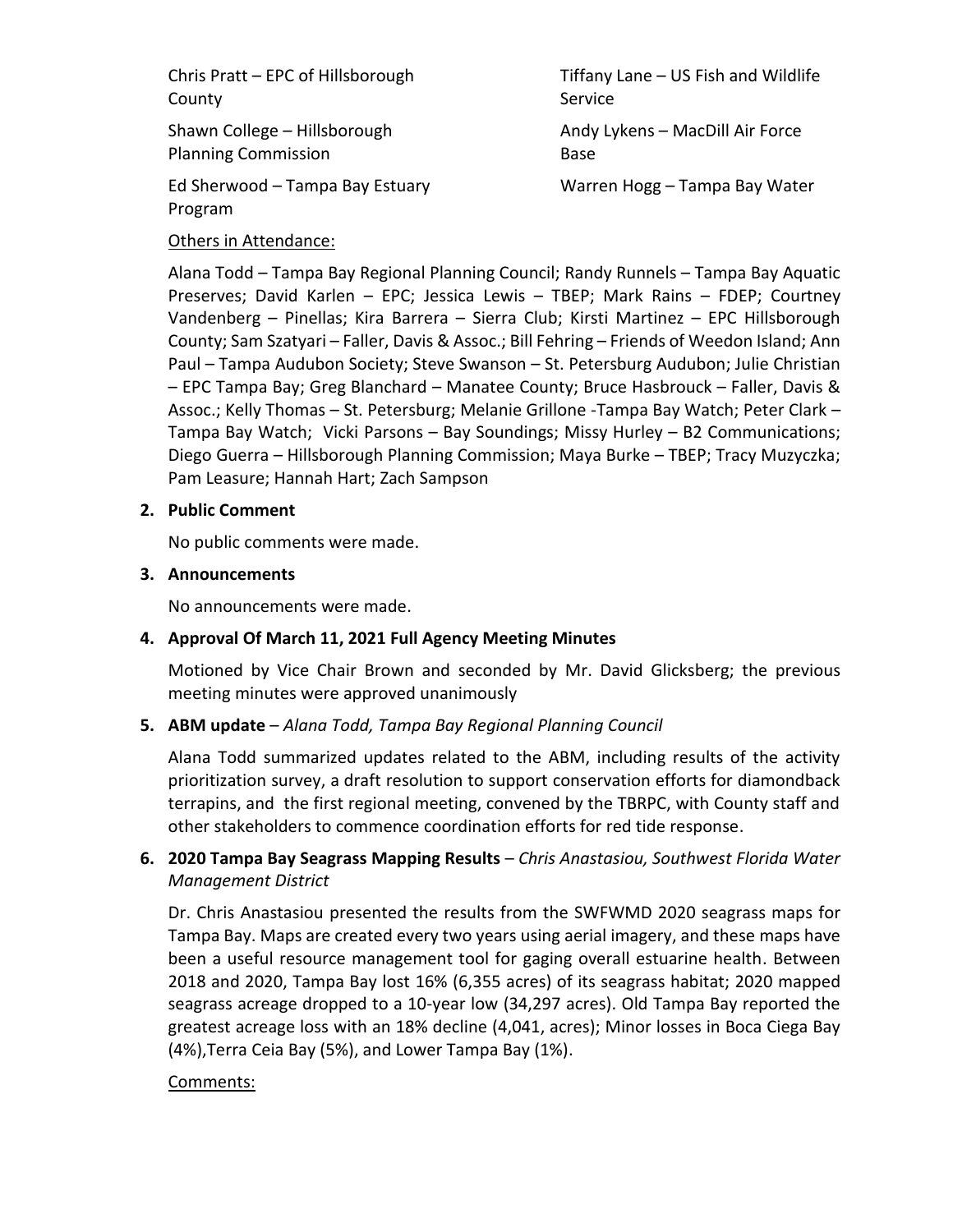

4000 Gateway Centre Boulevard #100 Pinellas Park, FL 33782 727.570.5151 Ext. 40 <http://www.tbrpc.org/abm>

Ms. Ann Paul asked about the management recommendations that would result from the new data. Dr. Anastasiou stated that the maps convey something is going on in the bay which is being explored through the estuary programs and technical working groups (e.g. Old Tampa Bay Working Group). Exactly what to do about it is still unclear, but SWFWMD is working with resource managers and the scientific community here in Tampa Bay and on the East Coast of Florida (lessons learned from Indian River Lagoon and Biscayne Bay). Ms. Maya Burke stated that the Nitrogen Management Consortium has seen periodic non-attainment water quality standards in Old Tampa Bay, and the seagrass map results are evidence reflecting the poor water quality conditions. It might be connected to summertime blooms of Pyrodinium Bahamense. The Old Tampa Bay Working Group is considering management options, including modifications to improve circulation in Old Tampa Bay, large flood control structures delivering fresh water with high nutrient concentrations during wet weather seasons, and the potential for restoration aquaculture with FWC. Now, consideration needs to be given to which options should be pursued for investment. There is a need for renewed commitments to protect the bay and manage nutrient loads across all sources.

#### **7. Piney Point Monitoring Efforts** – *Ed Sherwood, Tampa Bay Estuary Program*

Mr. Ed Sherwood presented on the recent observations made at Piney Point and the ongoing monitoring efforts. Mr. Sherwood began the presentation highlighting the history of restoration in the Tampa Bay Estuary, which has focused on reducing the amount of nutrients entering the bay (>\$2.5 billion invested between 1992-2017). The Tampa Bay Estuary Program (TBEP), and its long-term monitoring partners that have tracked the Bay's condition consistently since at least the 1970s, quickly and comprehensively responded to an unmitigated discharge from the Piney Point facility in Manatee County, FL during March-May 2021. An estimated 215 million gallons of legacy phosphate mining process and seawater was directly discharged into lower Tampa Bay over an initial 10-day period. The resulting large nutrient loads (~205 tons TN; Piney Point is allocated 0.9 tons/year TN load) were anticipated to have adverse impacts to sensitive shallow water habitats, including stimulating the production of algal biomass. A coordinated ecosystem monitoring effort was deployed to ascertain any interim and longterm impacts to the ecology of the Bay due to the initial discharge event. This integrated monitoring effort has continued in anticipation of additional discharges that may be needed from the site as the region approaches its Summer rainy season. TBEP with partners built a [monitoring dashboard](https://shiny.tbep.org/piney-point/) [\(tutorial\)](https://www.youtube.com/watch?v=KIki3yOTiWc) for Piney Point to visualize data. The presentation provided an overview of the lessons learned from the Piney Point discharge event, including the necessity of proactive measures to prevent lingering facility closures, the necessity for real-time monitoring (which are lacking for Tampa Bay), and the likelihood of persistent harmful algal blooms. Mr. Sherwood was joined by Dr. Mark Rains (FDEP) and Mr. Rob Brown (Manatee County) to answer questions about Piney Point. Mr.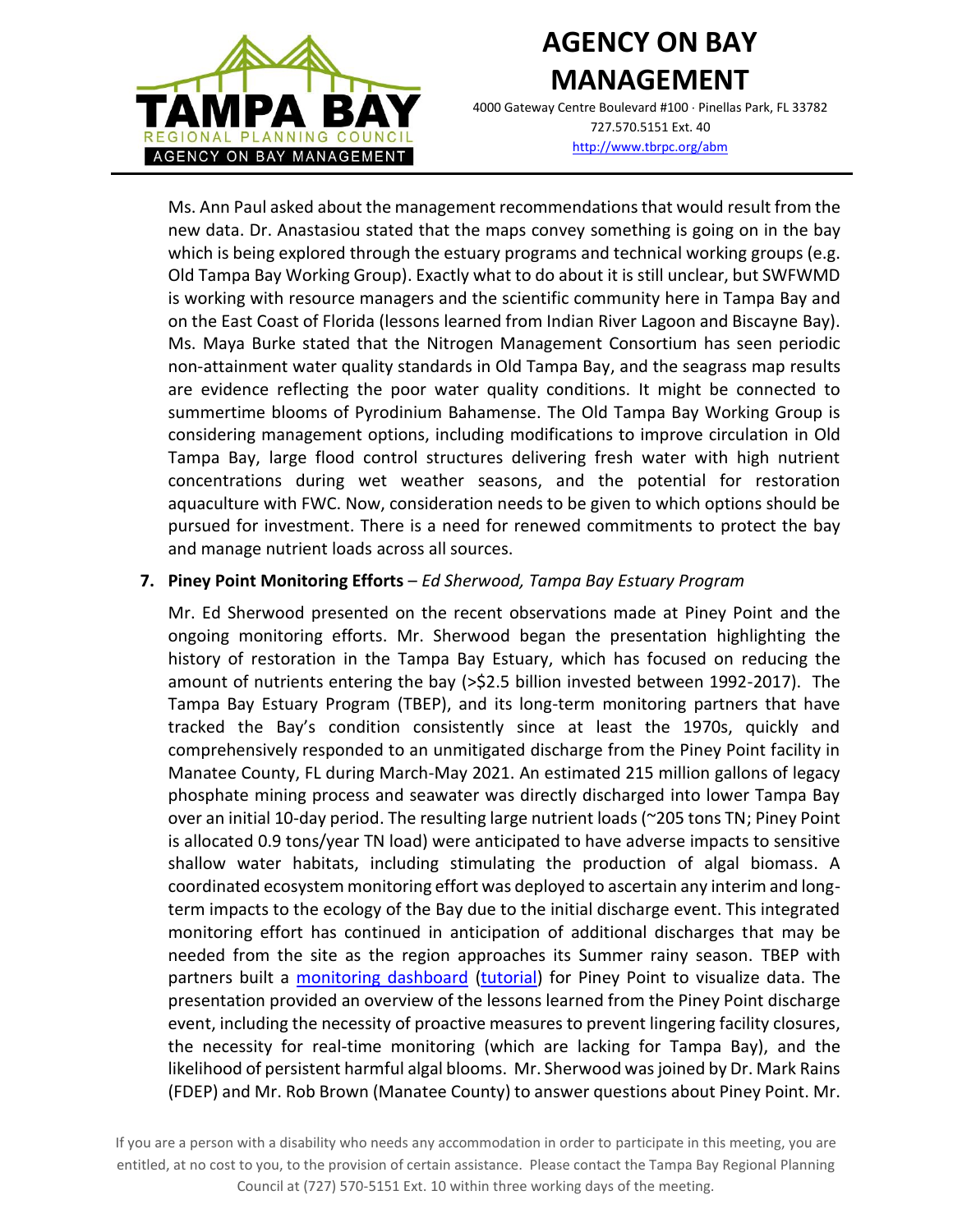Brown reminded ABM of the presentation given in 2001 following the first Piney Point discharge event following Hurricane Gabriel, which released ~18 million gallons into Bishop Harbor.

#### Comments:

Chair Todd asked Mr. Brown what Manatee County policy-makers would like to see happen to the Piney Point facility. Mr. Brown responded that the county has wanted the facility closed since 2001, and over \$170 million was invested in that first closure attempt. Mr. Brown and others are meeting to explore opportunities to extract macroalgae. Ms. Paul asked whether the ABM would we be able to see a plan for permanent closure, and who is the lead. Dr. Rains responded that Governor DeSantis and Secretary Shawn Hamilton would like to move towards full closure, which would entail all the water drained, reservoirsfilled in, the site recontoured and restored, and then the site managed for stormwater perpetuity. The injection well on site is the leading candidate for this, which involves treating the water on-site and injecting it 3,500 feet into the aquifer (exploration drilling was already done during previous closure attempts). There are challenges to drilling, including current site ownership by HRK and difficulty securing a capable drill. The state has set up two treatment companies that are treating and circulating the water on-site (230 mg/L TN and 160 mg/L TP). The NGS south reservoir breach has been repaired, but not certified for refilling the reservoir; treated water may need to be discharged again. Mr. Sherwood asked whether HRK would need state approval for further discharges since they have resumed management. Dr. Rains responded that the emergency order lapsed recently and now HRK is required to manage the site under guidance put in place by the FDEP. There have been discussions of a receivership so a receiver could manage it. Ms. Burke commented that the ABM has been a vocal and active advocate in rallying elected officials and the public, and it could be helpful in educating the community about the injection well being the best option available, as the alternative is releasing the water into Tampa Bay. Chair Todd asked that Ms. Alana Todd coordinate a task force to explore strategies to support closure of the facility. Mr. Steve Swanson and Ms. Rene Brown asked whether there are similar facilities that pose a risk of breach, and how to proactively manage them. Mr. Brown stated that the ABM formed a Piney Point Task Force in 2001 and sent a memo to legislators that included insight, input, and conditions, and concerns with Piney Point raised by the ABM and partners. This Task Force, if active again, could provide something similar regarding other facilities in the region. Ms. Paul asked whether off-shore water discharge has been considered, and Dr. Rains replied yes but there are logistical problems. Ms. Shannon Herbon stated that Piney Point is the only facility not managed by an active phosphate company in Florida, so it is unique.

# **8. Weedon Island Wetland Restoration Pilot Project** – *Bruce Hasbrouck, Faller Davis & Associates*

Mr. Bruce Hasbrouck provided an update on the 42.4-acre pilot project to remove spoil mounds and mosquito ditches within Pinellas County's Weedon Island preserve. The presentation will include the data collection process, preliminary design concepts, and the results of a virtual charrette. The charrette was an interactive process with several stakeholders that focused on whether to fill, excavate, or de-silt the more than 40